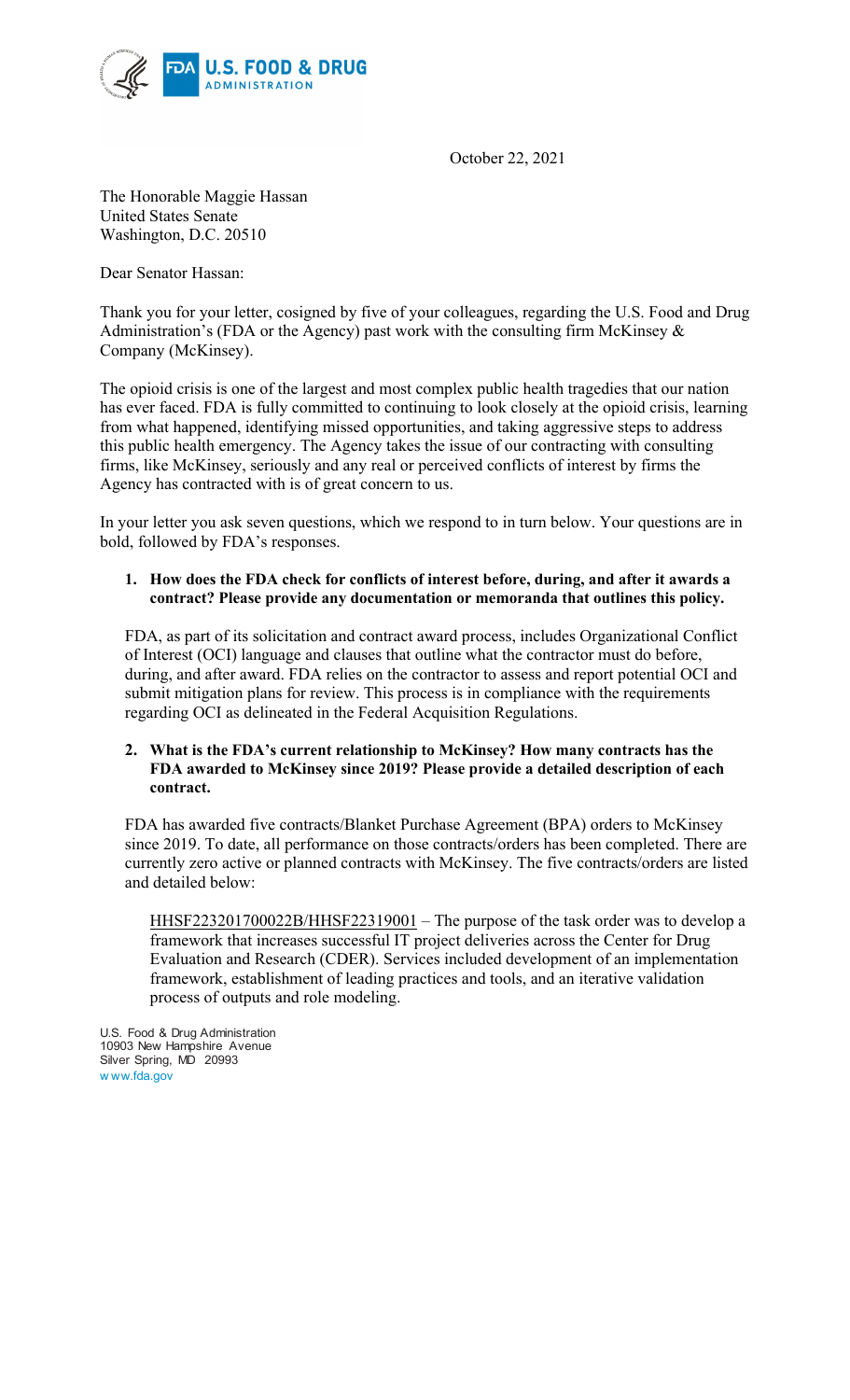HHSF223201700022B/HHSF22319002 - The purpose of this order was to deliver a roadmap and implement plans to modernize CDER's new drugs regulatory program, including providing project management support to multiple workstreams comprised of CDER subject matter experts. The scope of this multi-year initiative included the overall reorganization of relevant offices as well as process improvement in areas such as review of applications and post-market safety operations.

HHSF223201700022B/75F40119F19017 - The purpose of this order was to identify Center for Tobacco Products (CTP) Office of Science (OS) leadership's needs and implement the most robust change management leadership model to gain broad consensus and support for the OS leadership's vision.

75F40120P00150 – The purpose of this acquisition was to procure support services from McKinsey for the establishment of a central coordination function for COVID-19 response efforts across CDER and other FDA components to ensure the Center is using its time efficiently and effectively and is best situated to operate from a proactive position to stay ahead of the evolving COVID-19 pandemic. This central function provides support to thirteen (13) unique streams of work across the Center, five (5) cross-cutting functional areas, and countless sub-initiatives ranging from the acceleration of development for treatments for COVID-19, removing barriers to drug supply chains, providing guidance to manufacturers, advising developers on how handle clinical trial conduct issues, and keeping the public informed.

75F40120P00388 - The objectives of this contract were to identify durable process and organizational and programmatic changes that may be implemented without delay to advance the ongoing COVID-19 response efforts, accelerate recovery and to strengthen the FDA's all-hazards preparedness framework to effectively detect and respond to future pandemics or other disasters.

**3. McKinsey's FDA contracts included detailed obligations to disclose potential conflicts of interest. What disclosures did McKinsey make to the FDA with regard to such conflicts, whether stemming from its client relationships or from investments made through MIO Partners—its internal hedge fund? If McKinsey did not make disclosures to the FDA, explain why not.** 

HHSF223201700022B/HHSF22319001, HHSF223201700022B/HHSF22319002, and HHSF223201700022B/75F40119F19017 were BPA orders, governed by the parent BPA HHSF22320170022B, and contain the below OCI language. The orders themselves do not contain disclosure requirements. FDA is not aware of any disclosures made by McKinsey vis-a- vis OCI in relation to these orders. FDA cannot speculate on why McKinsey did not consider any actual or apparent OCI to be sufficient to require reporting as directed by the contract requirements outlined below:

Offeror's Certification – Organizational Conflicts of Interest

As a regulatory agency charged with protection of the public health, the Food and Drug Administration (FDA) must maintain public confidence in the integrity of its decisions. The FDA has various policies and procedures that safeguard against both actual and apparent conflict of interest (COI) on the part of its employees. It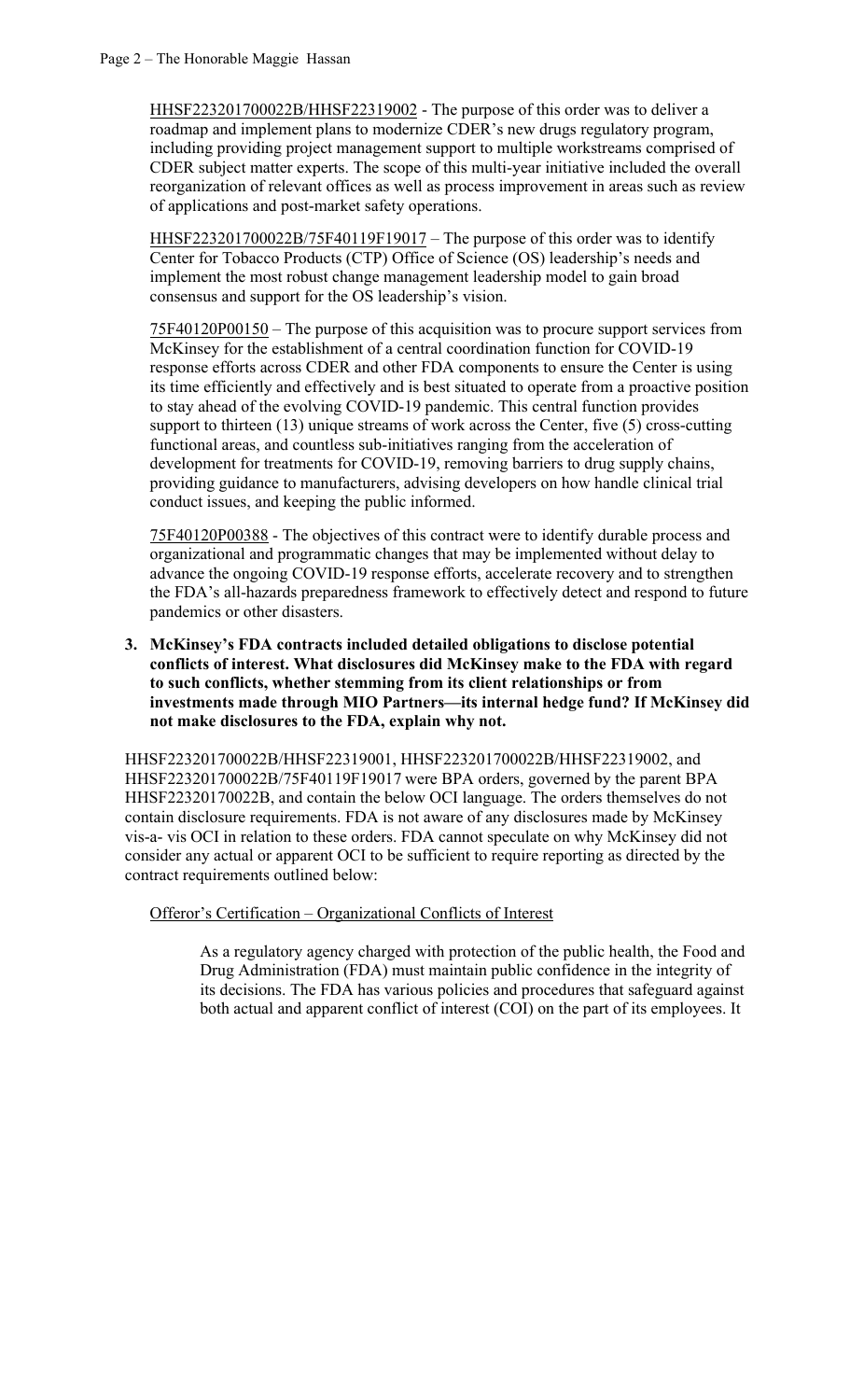is additionally critical that the FDA be assured that there is no actual or apparent COI on the part of either the Contractor's organization or its individual employees in performance of this contract. Offerors submitting quotes to perform work under this contract must assure the protection of the information and data they receive in performance or under this contract from unauthorized use or disclosure, and must avoid actions that would cause a reasonable person to question the impartiality of the Contractor, its employees, or the Government in the performance of this immediate contract and potential participation in future contract actions. The Contractor will be held to the restrictions of the Organizational Conflict of Interest clause, unless an acceptable mitigation of risk plan is proposed, found to be acceptable by the Government, and enforced.

POTENTIAL CONFLICTS OF INTEREST SPECIFIC TO THIS BPA – Offerors shall review the Statement of Work in detail to identify any particular aspects that may present organizational or individual COI, either actual or apparent

DEFINITION OF CONFLICT OF INTEREST - Conflict of interest means that because of other activities or relationships with other persons or organizations, a person or organization is unable or potentially unable to render impartial assistance or advice to the Government, that the person's or organization's objectivity in performing the contract is or might be otherwise impaired, or that

the person or organization has or might acquire an unfair competitive advantage (See FAR 9.501).

## Organizational Conflict of Interest (Clause)

(a) *Purpose.* The purpose of this clause is to ensure that the Contractor and its subcontractors:

(1) Are not biased because of their financial, contractual, organizational, or other interests which relate to the work under this Order, and

(2) Do not obtain any unfair competitive advantage over other parties by virtue of their performance of this Order.

(b) *Scope.* This clause applies to performance or participation by the contractor, its parents, affiliates, divisions and subsidiaries, and successors in interest (hereinafter collectively referred to as "contractor") in the performance of this order as a prime contractor, subcontractor, co-sponsor, joint venturer, consultant, or in any similar capacity.

(c) *Warrant and Disclosure.* The warrant and disclosure requirements apply to both the Contractor and all subcontractors. The Contractor warrants that, to the best of the Contractor's knowledge and belief, there are no relevant facts or circumstances which would give rise to an organizational conflict of interest, as defined in FAR Subpart 9.5, and that the Contractor has disclosed all relevant information regarding any actual or potential conflict. The Contractor agrees it shall make an immediate and full disclosure, in writing, to the Contracting Officer of any potential or actual organizational conflict of interest or the existence of any facts that may cause a reasonably prudent person to question the Contractor's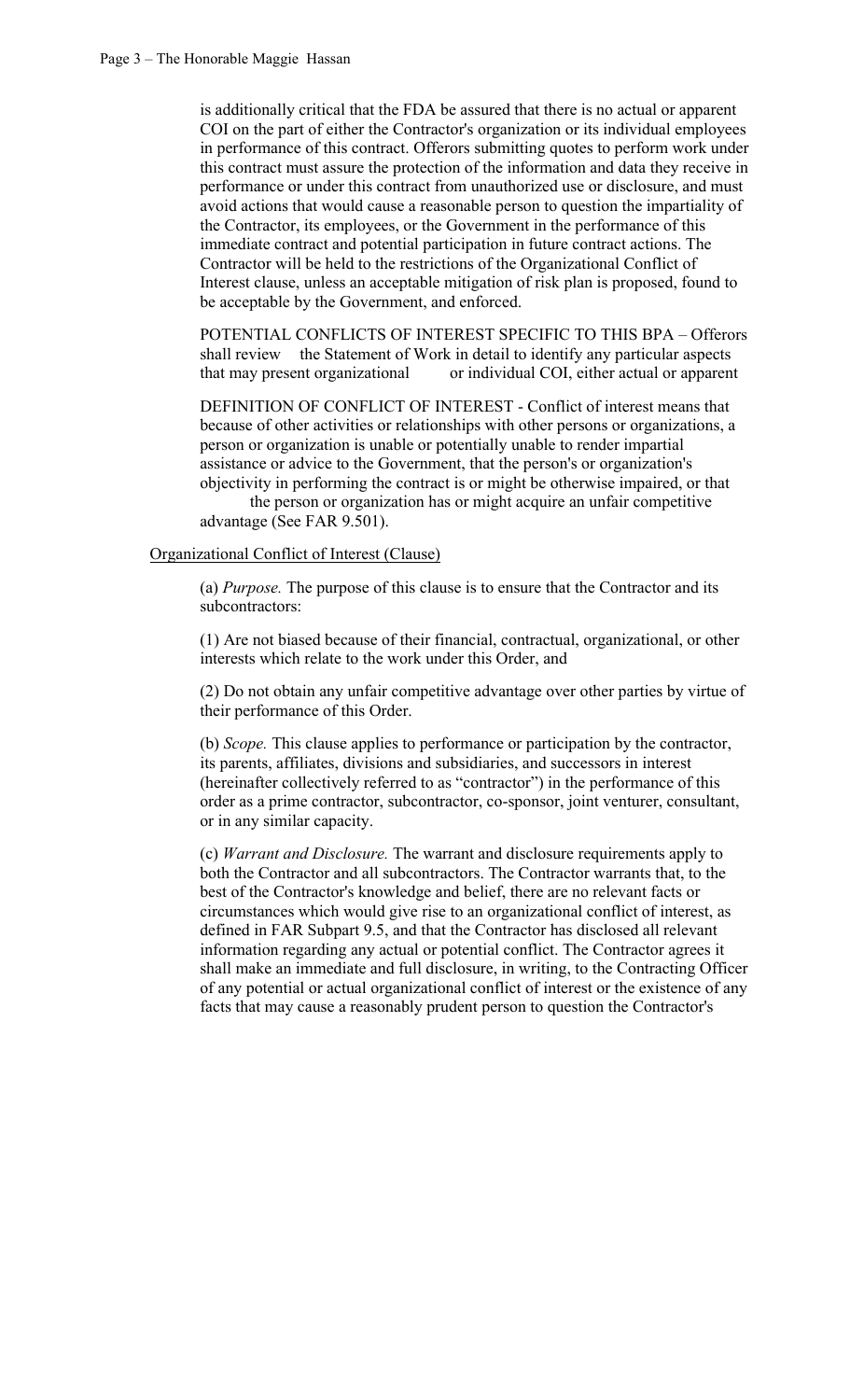impartiality because of the appearance or existence of bias or an unfair competitive advantage. Such disclosure shall include a description of the actions the Contractor has taken or proposes to take in order to avoid, neutralize, or mitigate any resulting conflict of interest.

(d) *Remedies.* The Contracting Officer may terminate this Order, in whole or in part, if the Contracting Officer deems such termination necessary to avoid, neutralize or mitigate an actual or apparent organizational conflict of interest. If the Contractor fails to disclose facts pertaining to the existence of a potential or actual organizational conflict of interest or misrepresents relevant information to the Contracting Officer, the Government may terminate the Order for default, suspend or debar the Contractor from Government contracting, or pursue such other remedies as may be permitted by law or this Task Order.

(e) *Subcontracts.* The Contractor shall include a clause substantially similar to this clause, including paragraphs (f) and (g), in any subcontract or consultant agreement.

(f) *Prime Contractor Responsibilities*. The Contractor shall determine in writing whether the interests disclosed present an actual, or significant potential for, an organizational conflict of interest. The Contractor shall identify and avoid, neutralize, or mitigate any subcontractor organizational conflict prior to award of the Order to the satisfaction of the Contracting Officer. If the subcontractor's organizational conflict cannot be avoided, neutralized, or mitigated, the Contractor must obtain the written approval of the Contracting Officer prior to entering into the subcontract. If the Contractor becomes aware of a subcontractor's potential or actual organizational conflict of interest after Order award, the Contractor agrees that the Contractor may be required to eliminate the subcontractor from its team, at the Contractor's own risk. The Contractor shall obtain from its subcontractors or consultants the disclosure required in FAR Part 9.507.

(g) Waiver. The Contractor may seek a waiver from the Head of the Contracting Activity by submitting such waiver request to the Contracting Officer, including a full written description of the requested waiver and the reasons in support thereof.

Contract #75F40120P00388 contained the below OCI language. FDA is not aware of any disclosures made by McKinsey vis-a-vis OCI in relation to this award. FDA cannot speculate on why McKinsey did not consider any actual or apparent OCI to be sufficient to require reporting as directed by the contract language below:

## ORGANIZATIONAL CONFLICT OF INTEREST

(a) Purpose. The purpose of this clause is to ensure that the contractor and its subcontractors:

(1) Are not biased because of their financial, contractual, organizational, or other interests which relate to the work under this contract, and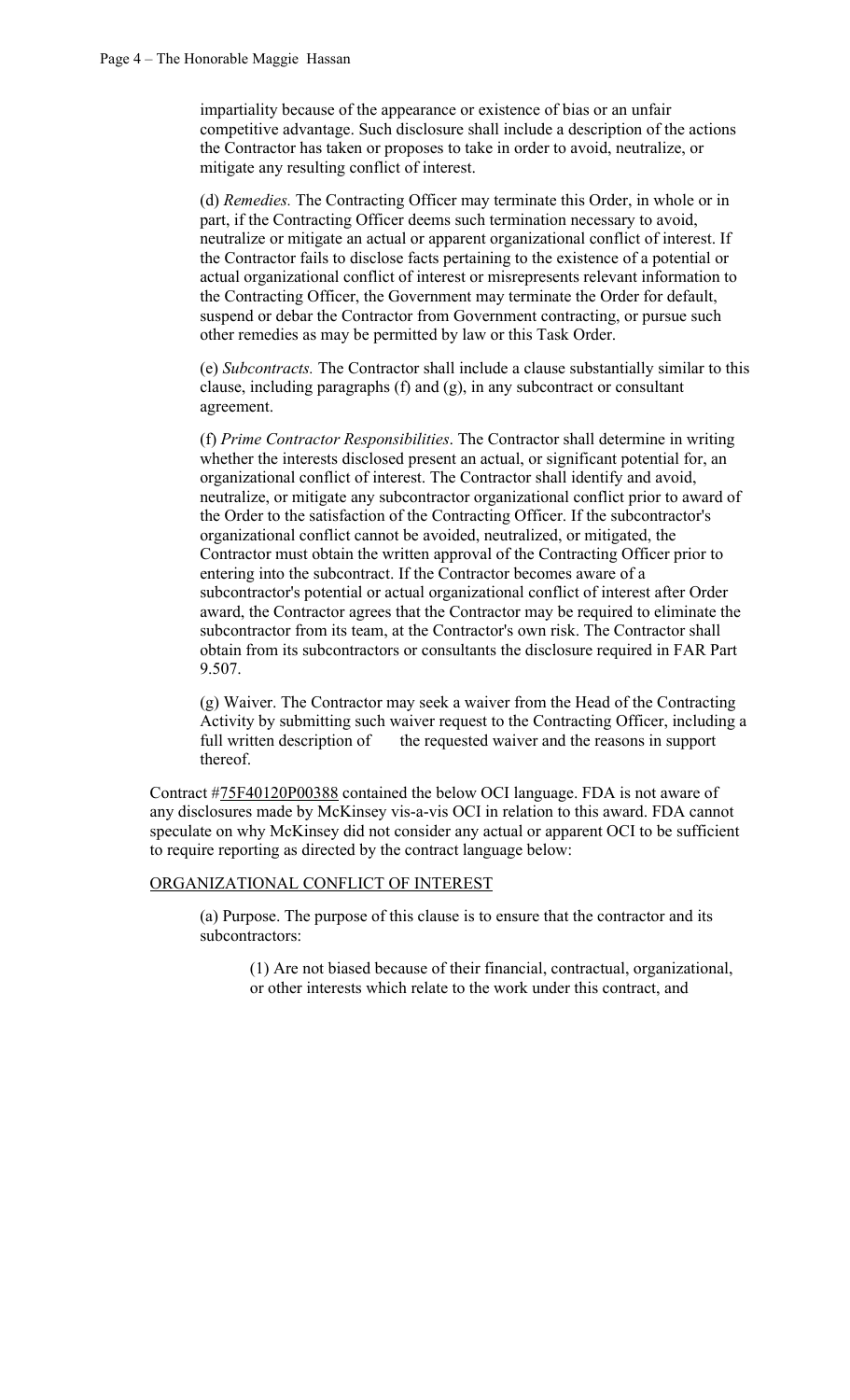(2) Do not obtain any unfair competitive advantage over other parties by virtue of their performance of this contract.

(b) Scope. This clause applies to performance or participation by the contractor, its parents, affiliates, divisions and subsidiaries, and successors in interest (hereinafter collectively referred to as "contractor") in the performance of this contract as a prime contractor, subcontractor, co-sponsor, joint venturer, consultant, or in any similar capacity.

(c) Warrant and Disclosure. The warrant and disclosure requirements apply to both the contractor and all subcontractors. The contractor warrants that, to the best of the contractor's knowledge and belief, there are no relevant facts or circumstances which would give rise to an organizational conflict of interest, as defined in FAR Subpart 9.5, and that the contractor has disclosed all relevant information regarding any actual or potential conflict. The contractor agrees it shall make an immediate and full disclosure, in writing, to the Contracting Officer of any potential or actual organizational conflict of interest or the existence of any facts that may cause a reasonably prudent person to question the contractor's impartiality because of the appearance or existence of bias or an unfair competitive advantage. Such disclosure shall include a description of the actions the contractor has taken or proposes to take in order to avoid, neutralize, or mitigate any resulting conflict of interest.

(d) Remedies. The Contracting Officer may terminate this contract for convenience, in whole or in part, if the Contracting Officer deems such termination necessary to avoid, neutralize or mitigate an actual or apparent organizational conflict of interest. If the contractor fails to disclose facts pertaining to the existence of a potential or actual organizational conflict of interest or misrepresents relevant information to the Contracting Officer, the Government may terminate the contract for cause, suspend or debar the contractor from Government contracting, or pursue such other remedies as may be permitted by law or this contract.

(e) Subcontracts. The contractor shall include a clause substantially similar to this clause, including paragraphs (f) and (g), in any subcontract or consultant agreement.

(f) Prime Contractor Responsibilities. Contractor shall determine in writing whether the interests disclosed present an actual, or significant potential for, an organizational conflict of interest. The contractor shall identify and avoid, neutralize, or mitigate any subcontractor organizational conflict prior to award of the contract to the satisfaction of the Contracting Officer. If the subcontractor's organizational conflict cannot be avoided, neutralized, or mitigated, the contractor must obtain the written approval of the Contracting Officer prior to entering into the subcontract. If the contractor becomes aware of a subcontractor's potential or actual organizational conflict of interest after contract award, the contractor agrees that the Contractor may be required to eliminate the subcontractor from its team, at the contractor's own risk. The contractor shall obtain from its subcontractors or consultants the disclosure required in FAR Part 9.507.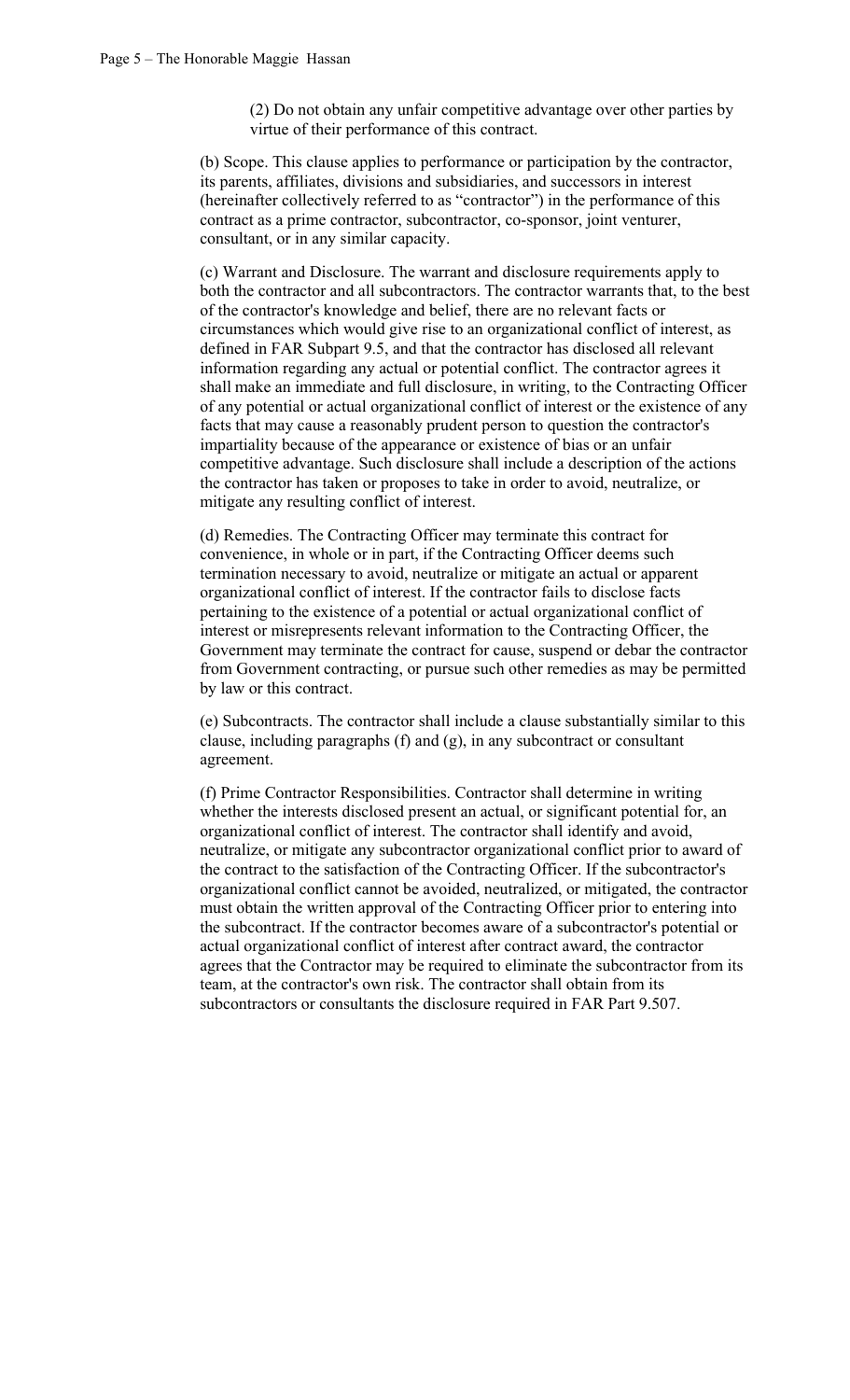(g) Waiver. The contractor may seek a waiver from the Head of the Contracting Activity by submitting such waiver request to the Contracting Officer, including a full written description of the requested waiver and the reasons in support thereof.

(h) As a regulatory agency charged with protection of the public health, the Food and Drug Administration (FDA) must maintain public confidence in the integrity of its decisions. The FDA has various policies and procedures that safeguard against both actual and apparent conflict of interest (COI) on the part of its employees. It is additionally critical that the FDA be assured that there is no actual or apparent COI on the part of either the Contractor's organization or its individual employees in performance of this contract action.

(i) Offerors submitting proposals to perform work under this contract must assure the protection of the information and data they receive in performance or under this contract from unauthorized use or disclosure, and must avoid actions that would cause a reasonable person to question the impartiality of the Contractor, its employees, or the Government in the performance of this immediate contract and potential participation in future actions. Contractor will be held to the restrictions of the Organizational Conflict of Interest clause, unless an acceptable mitigation of risk plan is proposed, found acceptable by the Government and enforced.

(j) POTENTIAL CONFLICTS OF INTEREST SPECIFIC TO THIS CONTRACT- Offerors shall review the Statement of Work included in each RFTOP in detail to identify any 47 particular aspects that may present organizational or individual COI, either actual or apparent.

(k) DEFINITION OF CONFLICT OF INTEREST - Conflict of interest means that because of other activities or relationships with other persons or organizations, a person or organization is unable or potentially unable to render impartial assistance or advice to the Government, that the person's or organization's objectivity in performing the contract is or might be otherwise impaired, or that the person or organization has or might acquire an unfair competitive advantage (See FAR 9.501).

Contract #75F40120P00150 – Did not contain disclosure requirements. FDA is not aware of any conflict-of-interest disclosures made by McKinsey in relation to this award.

**4. When did the FDA become aware that McKinsey had taken on opioid manufacturers as clients? Did these disclosures prompt a review of McKinsey's existing contracts for conflicts of interest? If not, why not? Was there any communication with McKinsey officials with regard to the potential for conflicts? If so, please provide copies of all such communications.** 

FDA became aware in early 2021 when the information was reported in the media. FDA had previous contracts with McKinsey that covered the broad scope of the Agency's activities with drug products, for example, those focused on improving Agency processes or creating visibility into supply chains. However, FDA has not consulted McKinsey about processes or review issues associated with any specific drug product or specific product class, including opioids. As none of FDA's contracts were specifically related to opioids, no additional contract reviews or outreach to McKinsey occurred.